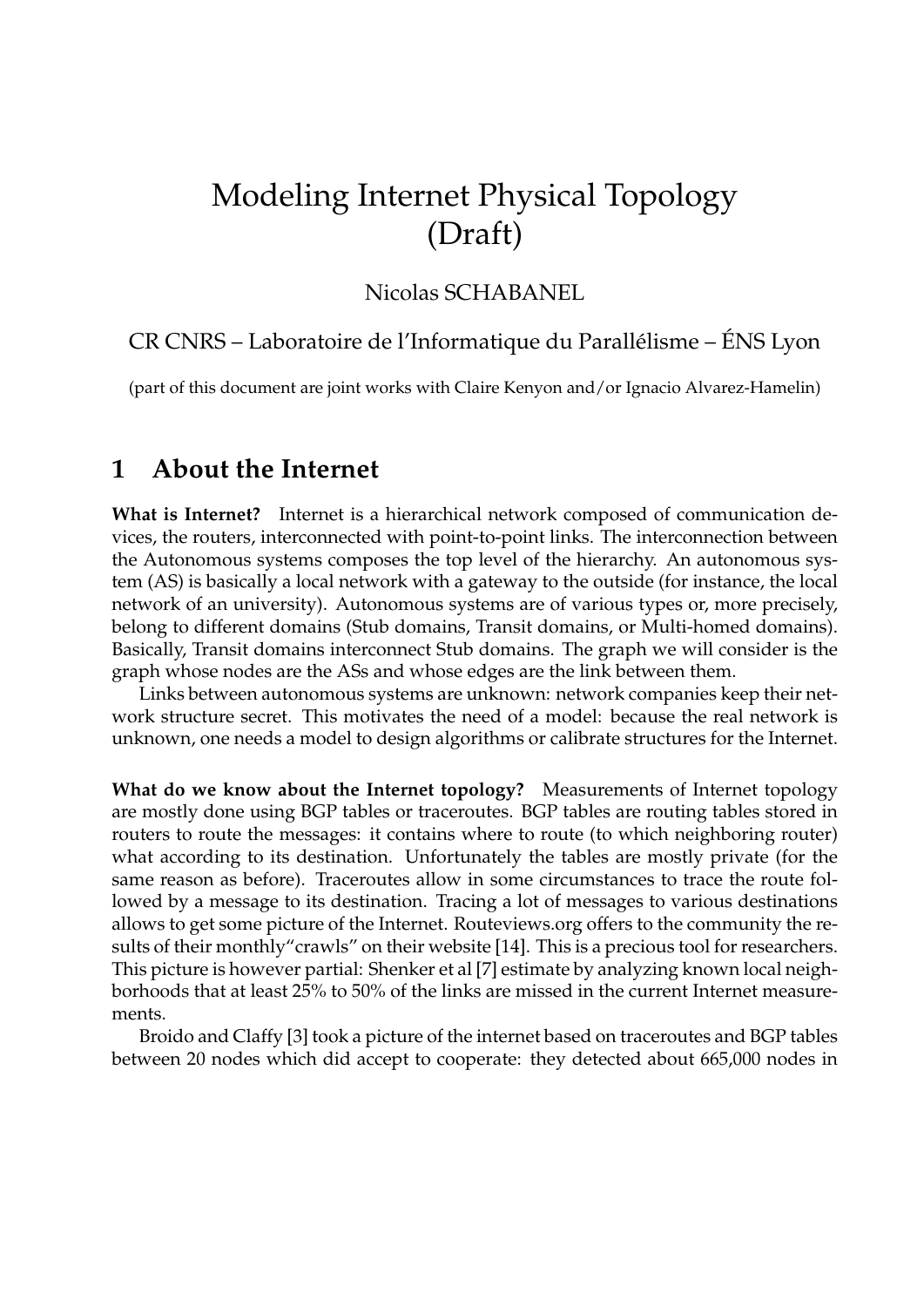2000 with an average degree<sup>1</sup> of about 4. The study of Faloutsos et al [9] revealed that the distribution of the degrees of the ASs in the Internet follows some kind of power law with exponent  $-2.2$ : the number of nodes with degree d is about  $1/d^{2.2}$ . This was unexpected by the network community. This initiated the quest for new network models.

On the dynamics side, Routeviews provides very useful datas. From 1998 to 2000, about 200 to 400 new ASs appeared in Internet every month, while 20 to 150 ASs dispeared every month. For the same period of time, about 400 to 1000 new links were created every month, while 200 to 800 links dispeared. When a new AS was created its initial degree is most of time 1, some times 2, rarely more. The same fact holds for the dead ASs.

#### **2 Some Models for the Internet**

Various models have been designed for the Internet topology. The very first models based on traditional random graphs produced disconnected graphs or exponential law on degrees for the desired proportion of links. Here is a list of models that produce connected graph that verify power laws on vertex degrees.

- Power law random graph by Aiello, Chung and Lu [1],
- Brite by Medina, Matta and Byers [13],
- Inet by C. Jin and Q. Chen and S. Jamin [11],
- Preferential attachment (Rich get richer) by Albert and Barabasi [2],
- GPL by Bu and Towsley [4],
- Nem by Magoni and Pansiot [12],
- HOT by Fabrikant, Kousoupias ad Papadimitriou [8].

All these models build different graphs. We will present some of them. For instance the now classical Albert and Barabasi [2] model builds a graph by adding nodes one by one: when inserted, the node is linked to a fixed number of already present nodes chosen randomly, proportionally to their current degrees. This model is based on the "rich get richer" or "preferential attachment" principle. The model in [8] constructs a rooted tree (this is thus as is, a very poor model for the internet): nodes are added one by one; each inserted node is linked to a single node, the node that minimizes a linear tradeoff between the hop distance to the root and the euclidean length of the link. Both models yield power laws on degrees. As is, because it constructs a tree, the later model is useless to model the internet; interestingly enough, it captures an important idea that will be discussed in Section 4, and it can be generalized to realistic models. Note that none of these models

<sup>&</sup>lt;sup>1</sup>The degree of a node in a graph is the number of its neighbors.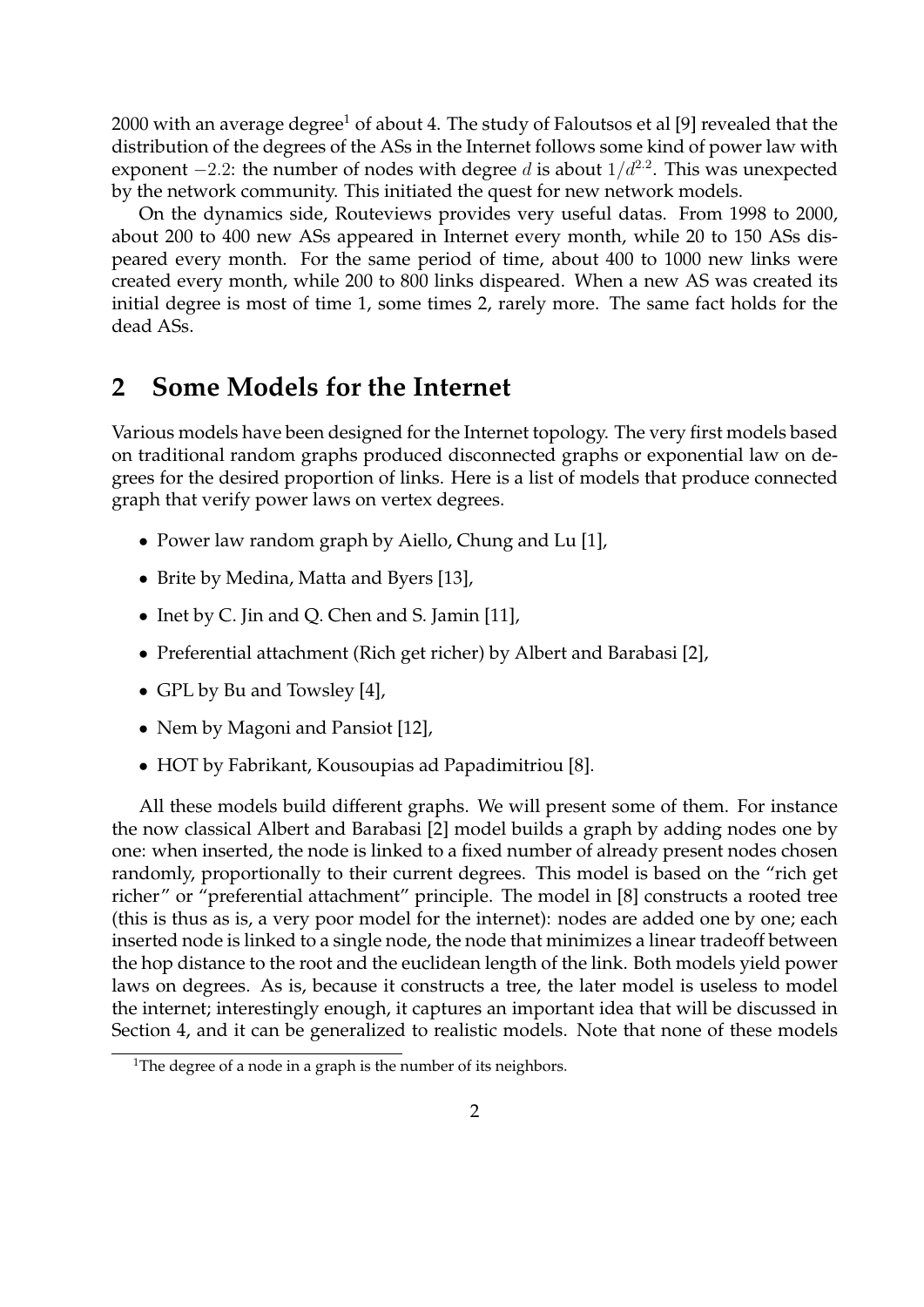takes into account the particular hierarchy of Internet autonomous systems. The other models try to include this hierarchy.

# **3 Observations on Internet measures and models**

**Remarks on target parameters.** Most of the Internet topology models aim to obtain as closely as possible the value of the parameters (approximately) measured on the Internet: mainly, the exponent of the power law on degrees, the average clustering coefficient, the average path length. A lot of critics can be addressed to this approach:

- **Exponent of the power law on degrees.** The computation of the exponent is subject to large error: small variation on the distribution has a huge impact on the exponent computation. Consider for example, a power law  $1/i^2$  for i from 1 to 100. When computing the exponent of the closest power law using linear regression in the loglog space, a shift of the data of 0.5 to the left or the right induces a variation from 1.85 to 2.19 for the exponent (we use MatLab for these computations). Therefore, focusing on the exact measured exponent can not be a reasonable aim for model designers.
- **Clustering coefficient.** The clustering coefficient of a node is the probability that two of its neighbors are connected. One striking fact on social networks is that their average clustering coefficient are "high" (at least higher than expected according to traditional random graphs). Some think that it may be an explanation of small-world phenomenon. An important critic regarding focusing on clustering coefficient is that the clustering coefficient essentially measures the proportion of triangle-like neighborhood in the graph: this coefficient drops quadratically with the degree of the nodes and has thus significant value only for small degree nodes. One can also construct graphs with high clustering coefficient that are not small-worlds. A reasonable guess to explain the relatively large value of the clustering coefficient is that social networks have a lot of very small degree nodes with high clustering coefficient (Internet graph for instance is full of triangle-like neighborhood).
- **mean eccentricity.** Social graphs are often small-world graphs and thus have very small diameters (from 5 to 20). In that case, most of the nodes have an eccentricity of about half the diameter, independently of the real graph.

As a conclusion, these parameters may not be useful to discriminate between good and bad models for social networks. An important axis of research is certainly to find relevant and discriminating parameters to measure on networks to obtain consistent results.

**A careful study of the validity of a model.** The first important step in network modeling was made by Albert and Barabasi. They proposed in [2] a simple process based on the principle "rich get richer" that constructs a graph verifying a power law on vertex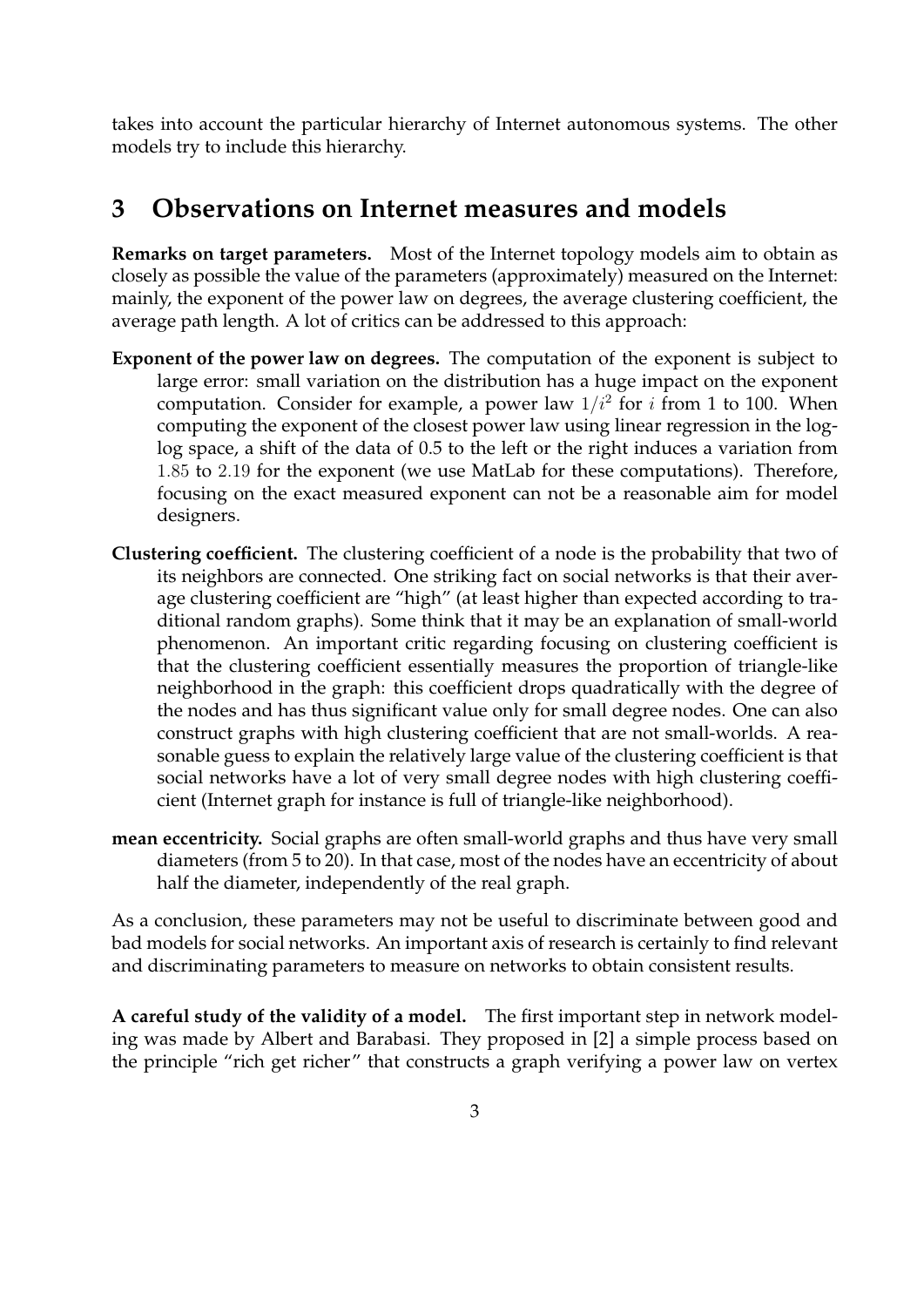degrees. Other models have been proposed since but because of its simplicity, this model and its variant are widely studied. As mentioned above, analyzing the usual parameters is not really relevant. A recent study by Shenker et al [7] proposed a way around to determine whether Albert and Barabasi model is a good model for Internet topology: they confronted the dynamics of the model to the measured dynamics of the Internet. Based on nodes and links births and deaths over time, their careful analysis concludes that the dynamics are different: the model Albert and Barabasi based on "linear preference" is not a good model for the internet.

In this study, Shenker et al [7] also point out that measurement of the Internet are very partial: their analysis of local neighborhoods in Internet topology allows them to conclude that in the current Internet measurements, at least 25% to 50% of the links are missed. Furthermore when these links are added, the distribution on degrees is not a strict power law anymore as in [2].

## **4 HOT models**

It is well-known that power laws (or more precisely heavy tailed distributions) are pretty common when one does statistics over links, objects or structures built by social or human individuals. Examples are the distributions of : the number of coauthors (degree in cocitation graph), the degree of routers in Internet, the number of inlinks and outlinks in the URLs graph (known as web graph), or even the size of forest fires in US Fish and Wildlife Service Lands, etc... This fact is usually stated as "Power laws are the signature of human activities". The "rich get richer" principle in [2] does not really explain this fact, since it is not really a social value in any human society (even if it can be claimed as a fact anyway).

Carlson and Doyle [5, 6] propose another explanation (Highly Optimized Tolerance): Power laws appear when one tries to optimize an objective function subject to tolerance to failure. For example, firemen try to draw the minimum number of roads thru the forests to limit fire spreading. This approach has been recently restated by Fabrikant, Koutsoupias and Papadimitriou [8] as follows (Heuristically Optimized Tradeoff): power laws may appear when one greedly optimizes a "balanced" tradeoff between two objective functions. They show on a very basic model for network growth (it constructs a rooted tree) that if one links every new node to the node minimizing a linear combination of the hop distance to the root and of the euclidean length of the link, one gets a graph with an heavy tailed law on the degrees of the nodes when the linear tradeoff between the two objective functions are balanced, while it is an exponential law when the linear tradeoff is very unbalanced. This tree generating process may seem basic at first, but as mentioned by the authors it has a lot of natural generalizations that yields "realistic looking" networks.

With Kenyon, we are currently working on extending this approach to more realistic models for the Internet. We have shown that the phase transitions still occur if two links are drawn instead of one at the creation of the nodes. With Alvarez-Hamelin, we have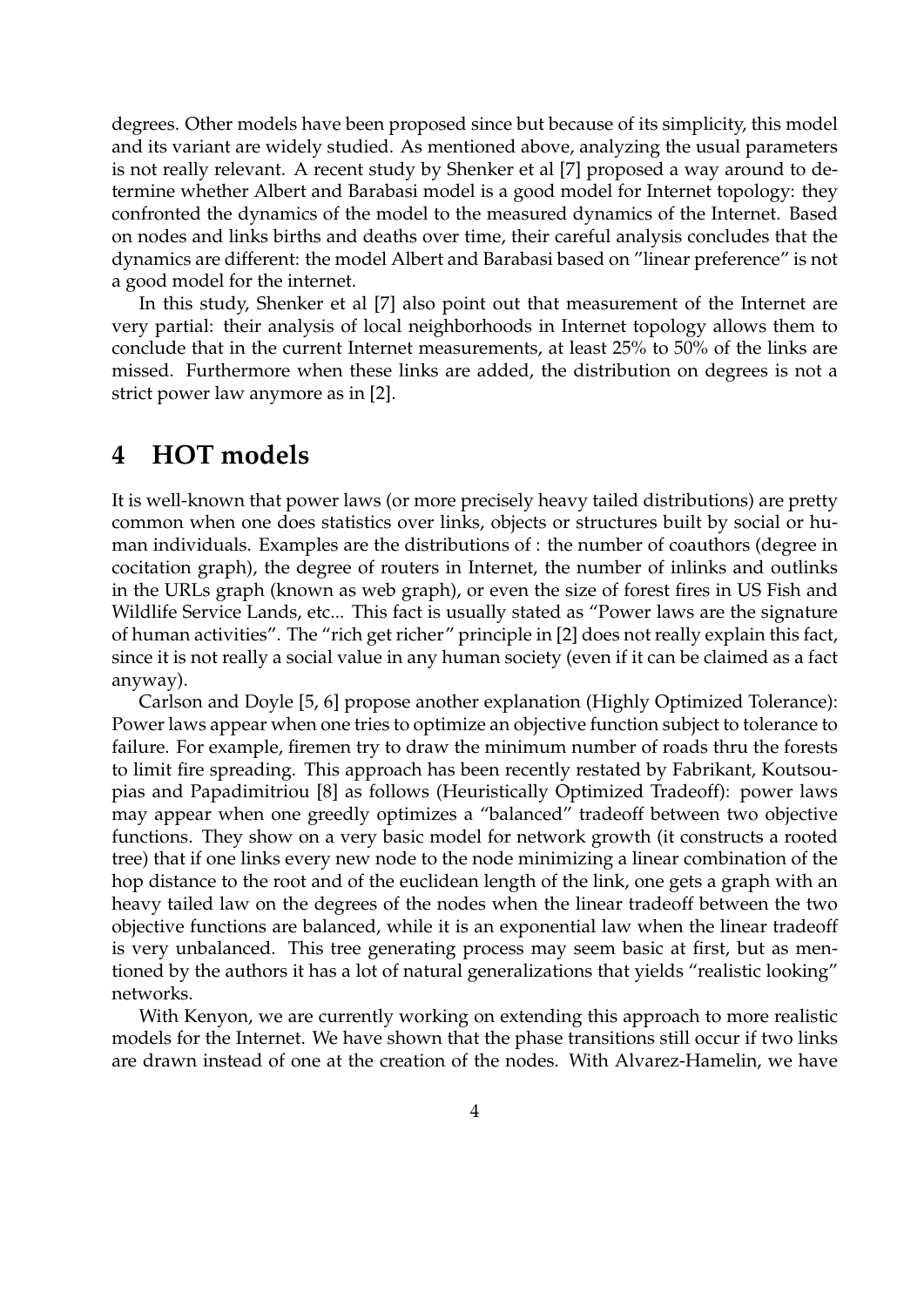also simulated a more sophisticated variant where between nodes insertions, a number of links that minimizes the tradeoff, are drawn between existing nodes. All these models produce also to power laws on degrees. And they also "look" reasonnable.

# **5 Defining the good questions about Internet modeling**

The main question remains open: how to validate a model of the Internet? One way may be to ask: why are we looking for models of the Internet? The answer to this question will certainly help to determine proper parameters to measure.

Since Internet models will a priori be used to simulate networks behavior, a pertinent parameter would be the "network behavior" of the model. An example of such a parameter would be: are the BGP tables close to the one in the Internet? What does close mean for BGP tables? Can we handle these notions theoretically?

Another approach is given by [7]: includes the dynamics in the study. A good model for the Internet should produce from the graph of the Internet in 1998, a graph "similar" to the graph of Internet in 2000.

# **References**

- [1] William Aiello, Fan Chung, and Linyuan Lu. A random graph model for massive graphs. In *ACM Symposium on Theory of Computing (STOC)*, pages 171–180, 2000.
- [2] R. Albert and A.-L. Barabasi. Topology of evolving networks: Local events and universality. *Physical Review Letters*, 85:5234–5237, 2000.
- [3] A. Broido and Mc Claffy. Internet topology: Connectivity of ip graphs. In *SPIE ITCom WWW conf.*, 2001.
- [4] T. Bu and D. Towsley. On distinguishing between internet power law topology generators. In *INFOCOM*, 2002.
- [5] J. M. Carlson and John Doyle. Highly optimized tolerance: A mechanism for power law in designed systems. *Physical Review E*, 60(2):1412–1426, aug 1999.
- [6] J. M. Carlson and John Doyle. Power laws, highly optimized tolerance, and generalized source coding. *Physical Review Letters*, 84(24):5656–5659, jun 2000.
- [7] Q. Chen, H. Chang, R. Govindan, S. Jamin, S. Shenker, and W. Willinger. The origin of power laws in internet topologies revisited. In *IEEE Infocom 2002*, 2002.
- [8] Alex Fabrikant, Elias Koutsoupias, and Christos H. Papadimitriou. Heuristically optimized trade-offs: A new paradigm for power laws in the internet. *LNCS*, (2380):110–, Jun 2002.